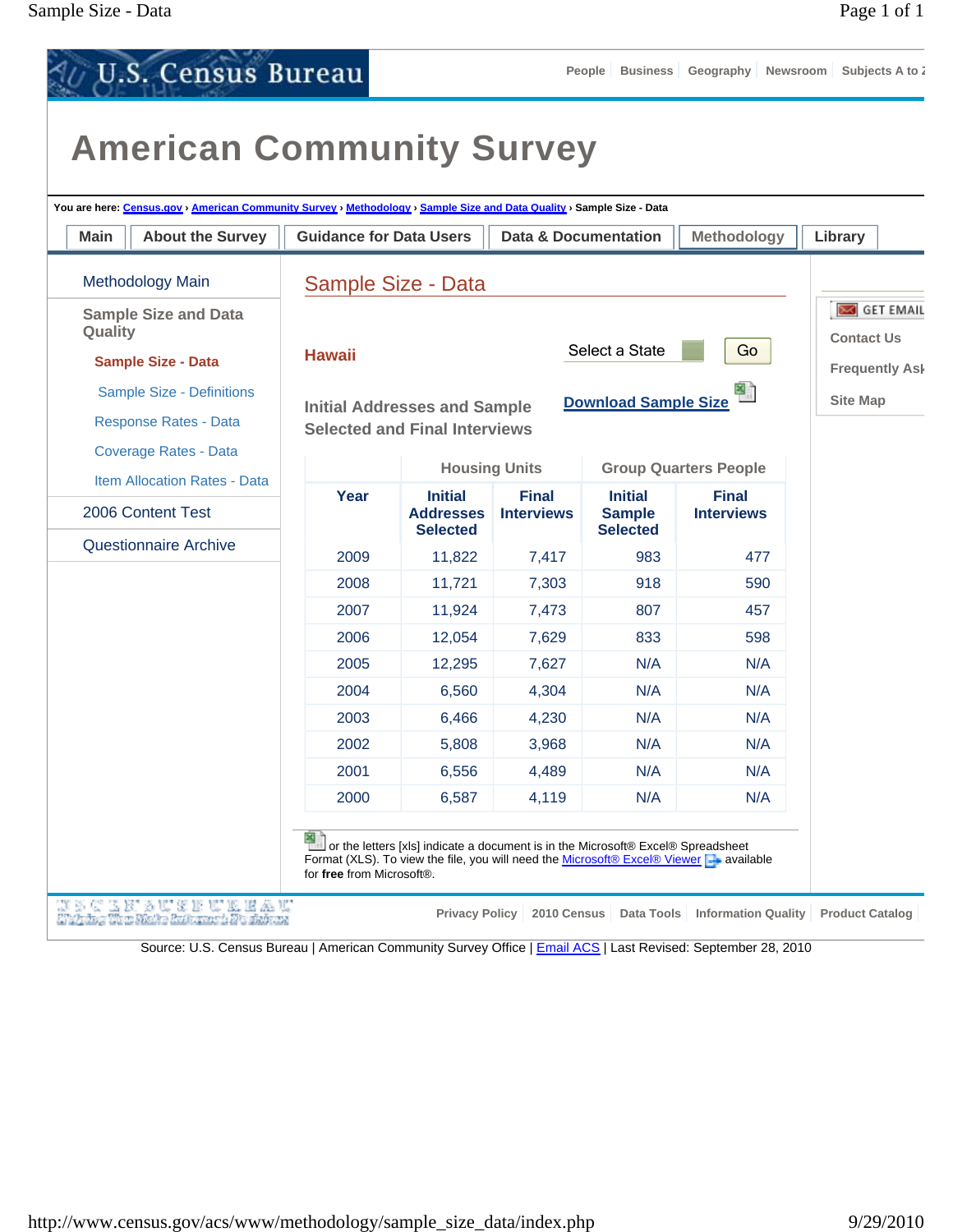# **American Community Survey**

**U.S. Census Bureau** 

| Main<br><b>About the Survey</b>        | <b>Guidance for Data Users</b>   | Data & Documentation                                                                       | <b>Methodology</b> | Library |
|----------------------------------------|----------------------------------|--------------------------------------------------------------------------------------------|--------------------|---------|
| Methodology Main                       | <b>Sample Size - Definitions</b> |                                                                                            |                    |         |
| <b>Sample Size and Data</b><br>Quality | 1. How large is the sample?      |                                                                                            |                    |         |
| <b>Sample Size - Data</b>              |                                  | The full implementation of the ACS, which began in 2005, samples approximately 2.9 million |                    |         |
| <b>Sample Size - Definitions</b>       |                                  | addresses annually stateside. The PRCS samples approximately 36,000 housing unit addres    |                    |         |
| Response Rates - Data                  | year in Puerto Rico.             |                                                                                            |                    |         |
| Coverage Rates - Data                  |                                  | The full implementation of the ACS and PRCS Group Quarters data collection began in 2006   |                    |         |
| <b>Item Allocation Rates - Data</b>    |                                  | approximately 200,000 people living in group quarters annually.                            |                    |         |
| 2006 Content Test                      |                                  | The ACS sampled between 740,000 and 900,000 housing unit addresses annually in 2000 th     |                    |         |
| Questionnaire Archive                  |                                  |                                                                                            |                    |         |

The ACS estimates are based on data from a sample of housing units and people in the pop the full populations. For this reason, ACS estimates have a degree of uncertainty associated called sampling error. In general, the larger the sample, the smaller the level of sampling erro

#### **3. Why is it important to measure sampling error?**

The estimates produced by the ACS are not exact because they are based on a sample. The error measures the degree of uncertainty associated with the estimates. If the degree of unce large, users should be cautious in how the estimates are used.

#### **4. How does the ACS measure sampling error**

The ACS calculates standard errors for each estimate produced and publishes the 90 percen level margins of error (the Census Bureau standard). You can be 90 percent confident that th within the margin of error from the estimate includes the true value. See Accuracy of the Data details on how margin of error and confidence intervals are calculated and interpreted.

### **5. What other numbers provide important information on the reliability of ACS estimate**

**Housing Units Initial Addresses Selected** - The number of addresses in each state and for that were selected for the ACS sample for a particular year. Each year's sample is systemation into 12 monthly samples for ACS interviewing. This initial number includes addresses later de be commercial or nonexistent, as well as housing units that are not interviewed due to subsa personal visit follow-up, refusals or other reasons.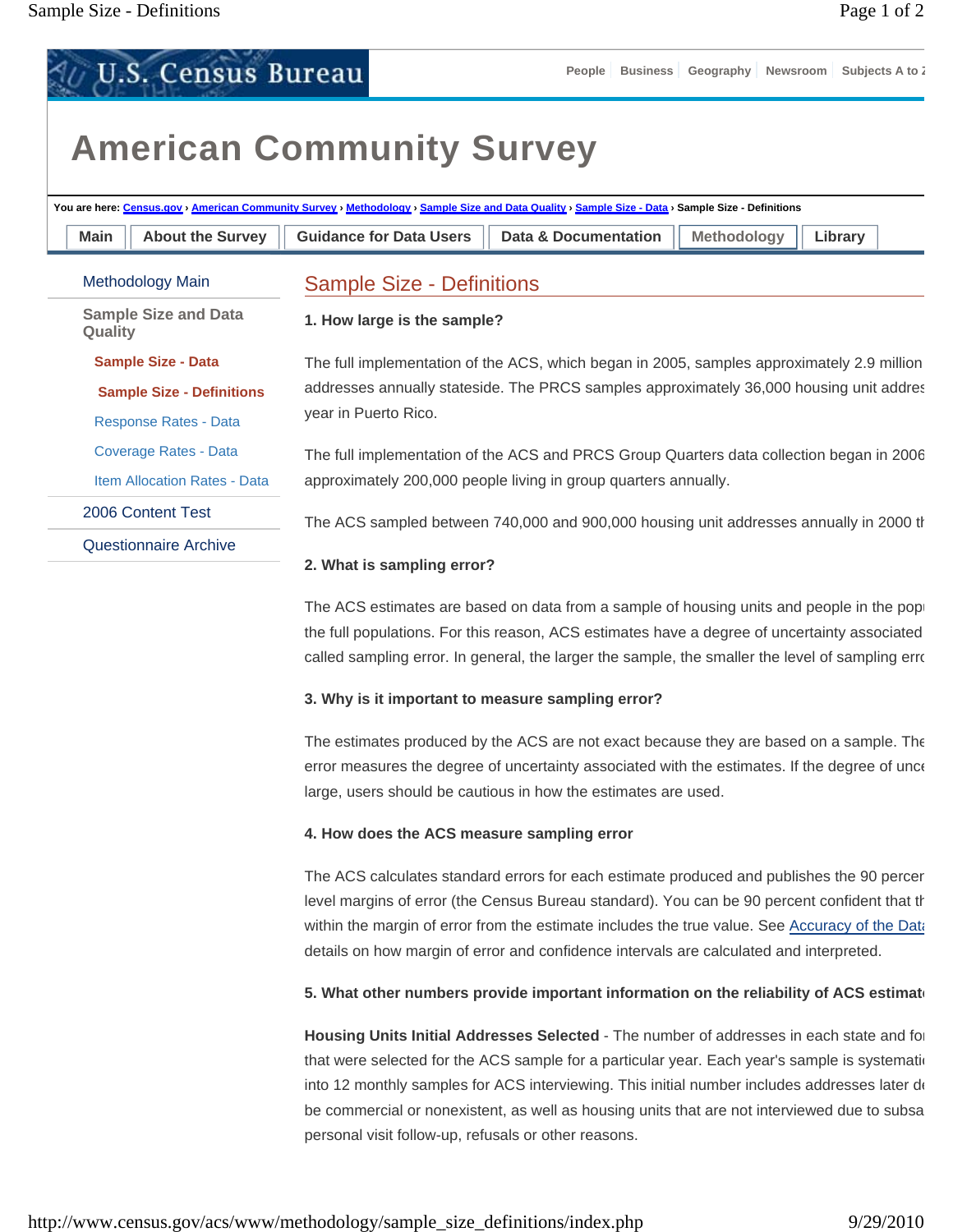| <b>U.S. Census Bureau</b>                                                                                                                                     |               |                                                                  |         | People               |                    | Business Geography Newsroom Subjects A to i |                         |  |
|---------------------------------------------------------------------------------------------------------------------------------------------------------------|---------------|------------------------------------------------------------------|---------|----------------------|--------------------|---------------------------------------------|-------------------------|--|
| <b>American Community Survey</b><br>You are here: Census.gov > American Community Survey > Methodology > Sample Size and Data Quality > Response Rates - Data |               |                                                                  |         |                      |                    |                                             |                         |  |
| <b>About the Survey</b><br>Main                                                                                                                               |               | <b>Guidance for Data Users</b>                                   |         | Data & Documentation |                    | <b>Methodology</b>                          | Library                 |  |
| <b>Methodology Main</b>                                                                                                                                       |               | <b>Response Rates - Data</b>                                     |         |                      |                    |                                             |                         |  |
| <b>Sample Size and Data</b><br>Quality                                                                                                                        | <b>Hawaii</b> |                                                                  |         |                      |                    |                                             | Select a State          |  |
| Sample Size - Data                                                                                                                                            |               |                                                                  |         |                      |                    |                                             | <b>Download Respons</b> |  |
| <b>Response Rates - Data</b>                                                                                                                                  |               | <b>Response Rates and Reasons for Noninterviews (in percent)</b> |         |                      |                    |                                             |                         |  |
| <b>Response Rates - Definitions</b>                                                                                                                           |               | - Housing Units                                                  |         |                      |                    |                                             |                         |  |
| Coverage Rates - Data                                                                                                                                         |               | <b>Housing</b><br><b>Unit</b>                                    |         |                      |                    | <b>Reasons for Noninterviews</b>            |                         |  |
| <b>Item Allocation Rates - Data</b>                                                                                                                           | Year          | <b>Response</b>                                                  | Refusal | Unable               | No.                | Temporarily                                 | Language                |  |
| 2006 Content Test                                                                                                                                             |               | Rate                                                             |         | to<br>Locate         | <b>One</b><br>Home | Absent                                      | <b>Problem</b>          |  |
| Questionnaire Archive                                                                                                                                         | 2009          | 98.3                                                             | 0.5     | 0.0                  | 0.3                | 0.1                                         | 0.0                     |  |
|                                                                                                                                                               | 2008          | 97.6                                                             | 0.7     | 0.0                  | 0.5                | 0.1                                         | 0.0                     |  |
|                                                                                                                                                               | 2007          | 97.3                                                             | 0.9     | 0.0                  | 0.5                | 0.1                                         | 0.0                     |  |
|                                                                                                                                                               | 2006          | 97.8                                                             | 0.7     | 0.1                  | 0.4                | 0.1                                         | 0.1                     |  |
|                                                                                                                                                               | 2005          | 97.8                                                             | 0.8     | 0.3                  | 0.1                | 0.2                                         | 0.0                     |  |
|                                                                                                                                                               | 2004          | 92.8                                                             | 1.0     | 0.1                  | 0.1                | 0.2                                         | 0.0                     |  |
|                                                                                                                                                               | 2003          | 95.7                                                             | 2.4     | 0.1                  | 0.4                | 0.2                                         | 0.0                     |  |
|                                                                                                                                                               | 2002          | 98.1                                                             | 1.1     | 0.0                  | 0.0                | 0.1                                         | 0.0                     |  |
|                                                                                                                                                               | 2001          | 97.5                                                             | 1.1     | 0.1                  | 0.2                | 0.1                                         | 0.0                     |  |
|                                                                                                                                                               | 2000          | 94.9                                                             | 1.3     | 0.0                  | 0.7                | 0.1                                         | 0.1                     |  |

**Response Rates and Reasons for Noninterviews (in percent) — Group Quarters**

|      | Group<br>Quarters<br>(Person) | <b>Reasons for Noninterviews</b> |                                        |                                          |                     |                      |  |  |  |
|------|-------------------------------|----------------------------------|----------------------------------------|------------------------------------------|---------------------|----------------------|--|--|--|
| Year | <b>Response</b><br>Rate       | GQ<br>Person<br>Refusal          | Unable<br>to<br>Locate<br>GQ<br>Person | <b>Resident</b><br>Temporarily<br>Absent | Language<br>Problem | Insufficient<br>Data |  |  |  |
| 2009 | 95.8                          | 0.9                              | 0.0                                    | 0.0                                      | 0.0                 | 0.2 <sub>0</sub>     |  |  |  |
| 2008 | 99.0                          | 0.0                              | 0.0                                    | 0.0                                      | 0.0                 | 0.0                  |  |  |  |
| 2007 | 98.7                          | 0.0                              | 0.0                                    | 0.0                                      | 0.0                 | 0.0                  |  |  |  |
| 2006 | 99.1                          | 0.0                              | 0.7                                    | 0.0                                      | 0.0                 | 0.0                  |  |  |  |

**Note:** As a result of a reduction in funding in 2004, ACS dropped the telephone and persona operations for the January 2004 panel, thus only allowing mail respondents to contribute to th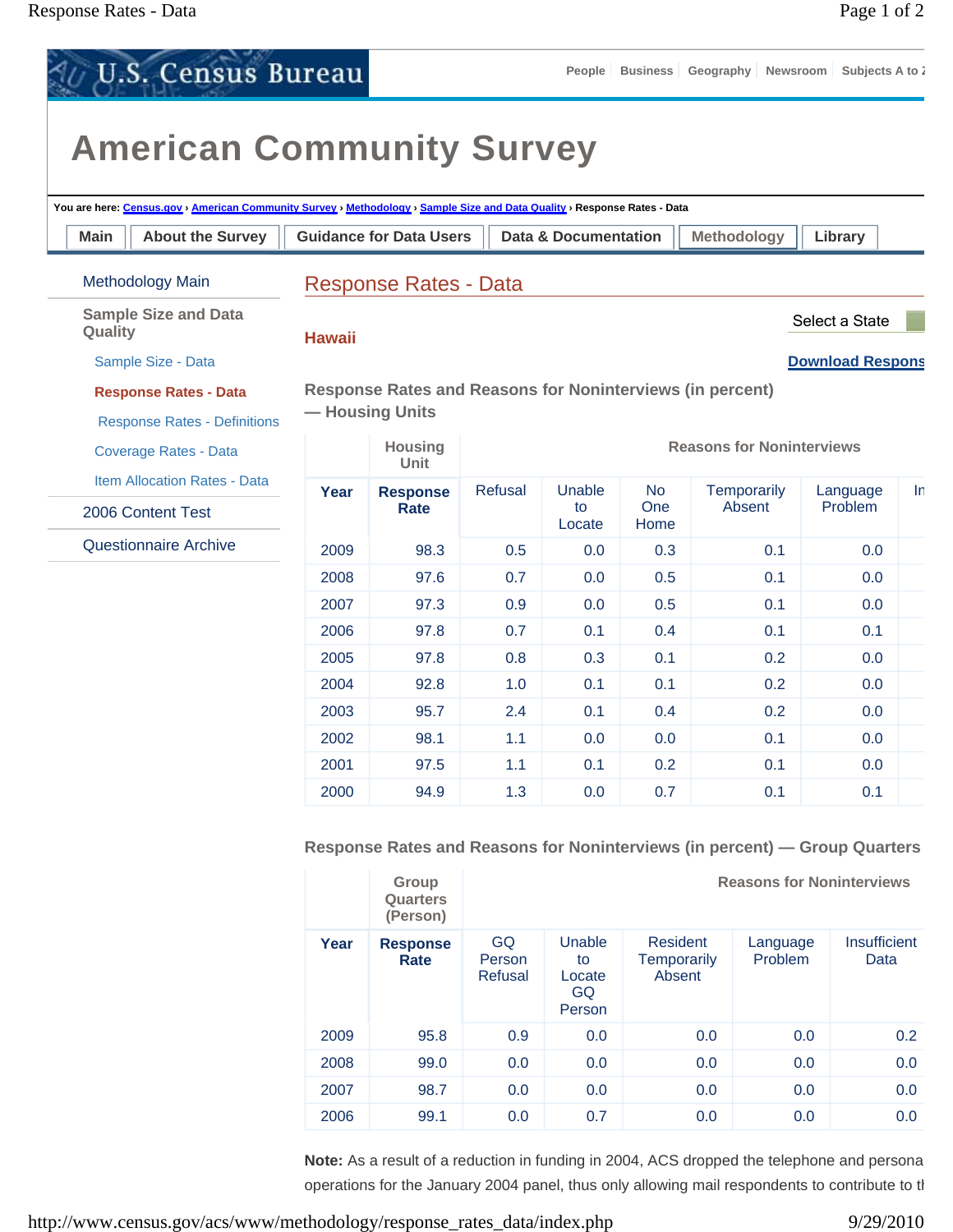**U.S. Census Bureau** 

# **American Community Survey**

| You are here: Census.gov > American Community Survey > Methodology > Sample Size and Data Quality > Response Rates - Data > Response Rates - Definitions |                                               |                                                                                           |                                                                                                                                                                                        |                    |         |  |  |  |  |
|----------------------------------------------------------------------------------------------------------------------------------------------------------|-----------------------------------------------|-------------------------------------------------------------------------------------------|----------------------------------------------------------------------------------------------------------------------------------------------------------------------------------------|--------------------|---------|--|--|--|--|
| Main                                                                                                                                                     | <b>About the Survey</b>                       | <b>Guidance for Data Users</b>                                                            | <b>Data &amp; Documentation</b>                                                                                                                                                        | <b>Methodology</b> | Library |  |  |  |  |
|                                                                                                                                                          | Methodology Main                              | <b>Response Rates - Definitions</b>                                                       |                                                                                                                                                                                        |                    |         |  |  |  |  |
| Quality                                                                                                                                                  | <b>Sample Size and Data</b>                   | 1. What is Unit Nonresponse?                                                              |                                                                                                                                                                                        |                    |         |  |  |  |  |
|                                                                                                                                                          | Sample Size - Data                            |                                                                                           | Unit nonresponse is the failure to obtain the minimum required information from an eligible $\hbar$                                                                                    |                    |         |  |  |  |  |
|                                                                                                                                                          | <b>Response Rates - Data</b>                  | group quarters (GQ) person in the sample. For the ACS, response rates are subtracted from |                                                                                                                                                                                        |                    |         |  |  |  |  |
|                                                                                                                                                          | <b>Response Rates -</b><br><b>Definitions</b> | to measure unit nonresponse.                                                              |                                                                                                                                                                                        |                    |         |  |  |  |  |
|                                                                                                                                                          | Coverage Rates - Data                         |                                                                                           | Unit nonresponse occurs when respondents are unable or unwilling to participate, interview                                                                                             |                    |         |  |  |  |  |
|                                                                                                                                                          | <b>Item Allocation Rates - Data</b>           |                                                                                           | unable to locate addresses or respondents, or when other barriers exist to completing the int                                                                                          |                    |         |  |  |  |  |
|                                                                                                                                                          | 2006 Content Test                             |                                                                                           | 2. How does the ACS adjust for unit nonresponse?                                                                                                                                       |                    |         |  |  |  |  |
|                                                                                                                                                          | Questionnaire Archive                         |                                                                                           | The ACS uses noninterview adjustment methods to give a higher weight to interviewed units<br>interviewed GQ persons. See Accuracy of the Data for more information on how the noninter |                    |         |  |  |  |  |

# **3. Why is it important to measure unit nonresponse?**

adjustment is calculated.

We measure it because it has a direct effect on the quality of the data. If the rate of unit nonre high, it increases the chance that the final survey estimates may reflect bias. Estimates may the characteristics of nonresponding units differ from the characteristics of responding units.

### **4. How does the ACS measure unit nonresponse?**

The Census Bureau calculates survey response rates to measure unit nonresponse in the AC **survey response rate** is the ratio of the estimate of units interviewed after data collection is the estimate of all units that should have been interviewed. Separate rates are calculated for response and GQ person response. For housing units, this means all interviews after mail, te personal visit follow-up. For GQ persons, this means all interviews after the personal visit. **Int** include complete and partial interviews with enough information to be processed.

To accurately measure unit nonresponse the ACS must estimate the universe of cases eligib interviewed and the survey noninterviews; that is, all eligible units in personal visit follow-up a appropriate weight as are all the noninterviews.

# **5. What are the primary reasons for unit nonresponse in the ACS?**

The Census Bureau classifies all final noninterviews by one of the following **Reasons for No** to understand why unit nonresponse occurred: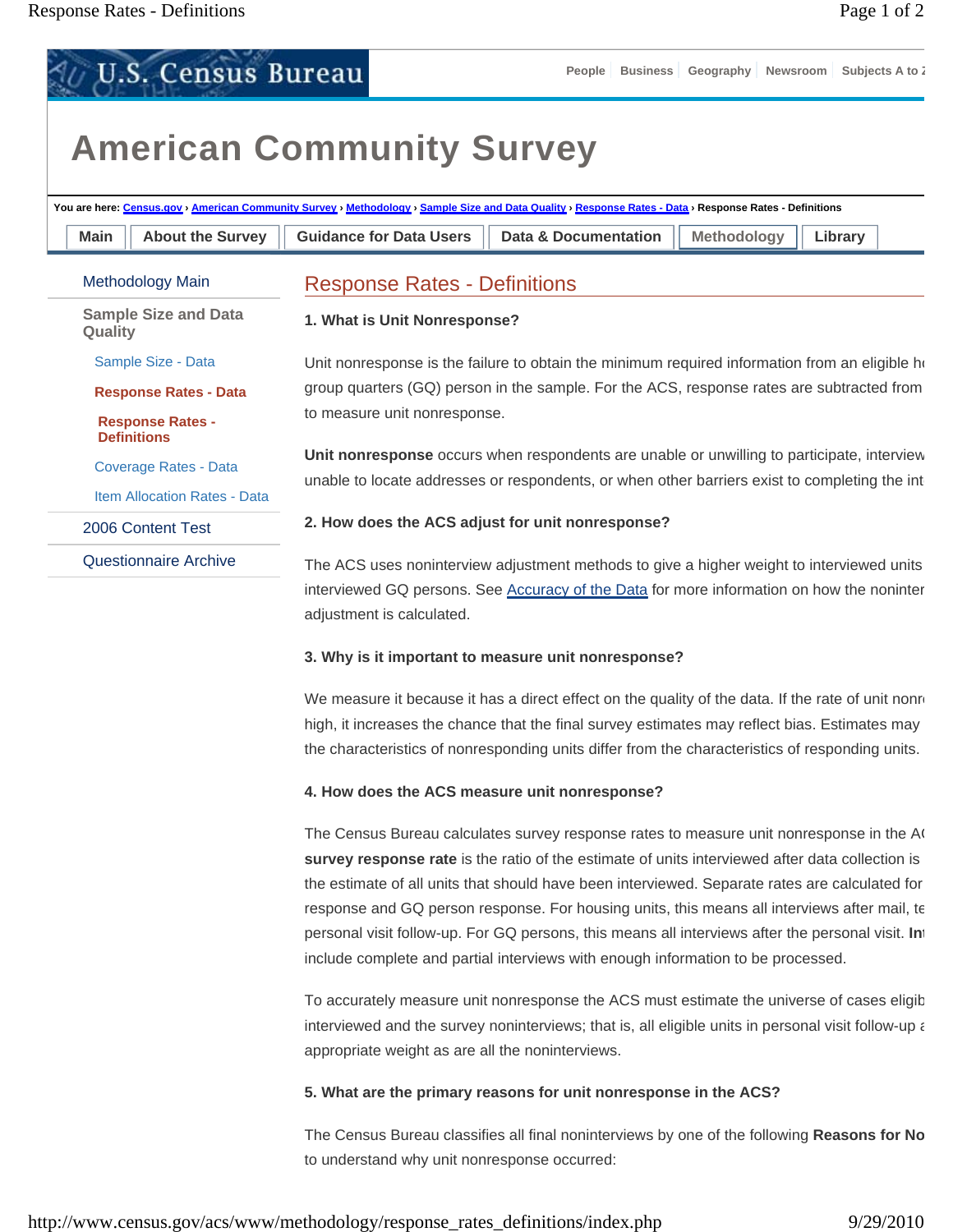**U.S. Census Bureau People Business Geography Newsroom Subjects A to Z American Community Survey You are here: Census.gov › American Community Survey › Methodology › Sample Size and Data Quality › Coverage Rates - Data Main** | About the Survey | Guidance for Data Users | Data & Documentation | Methodology | Library Methodology Main Coverage Rates - Data **Sample Size and Data**  Select a State **Quality Hawaii** Sample Size - Data **Download Coverag** Response Rates - Data **Coverage Rates (in percent) Coverage Rates - Data Housing Total Population 1** Coverage Rates - Definitions **Units** Item Allocation Rates - Data **Year Total Total Male** 2009 95.8 94.4 91.3 2006 Content Test 2008 94.8 92.2 92.0 Questionnaire Archive 2007 95.4 92.9 90.8 2006 95.7 91.7 90.1 2005 96.6 94.9 95.1 2004 96.4 93.0 92.4 2003 97.4 91.0 89.8 2002 98.3 96.1 96.5 2001 100.8 97.8 96.8 2000 102.2 94.9 94.2  $1$  The 2000-2005 population coverage rates exclude the group quarters population since that was not added to the ACS until 2006. or the letters [xls] indicate a document is in the Microsoft® Excel® Spreadsheet Format (XLS). To view the file, you **Microsoft® Excel® Viewer a** available for free from Microsoft®. *TSCERSUSEURBAU* **Privacy Policy 2010 Census Data Tools Information Quality Product Catalog** Mathematic Winn Minter Hottomore Discussions

Source: U.S. Census Bureau | American Community Survey Office | Email ACS | Last Revised: September 28, 2010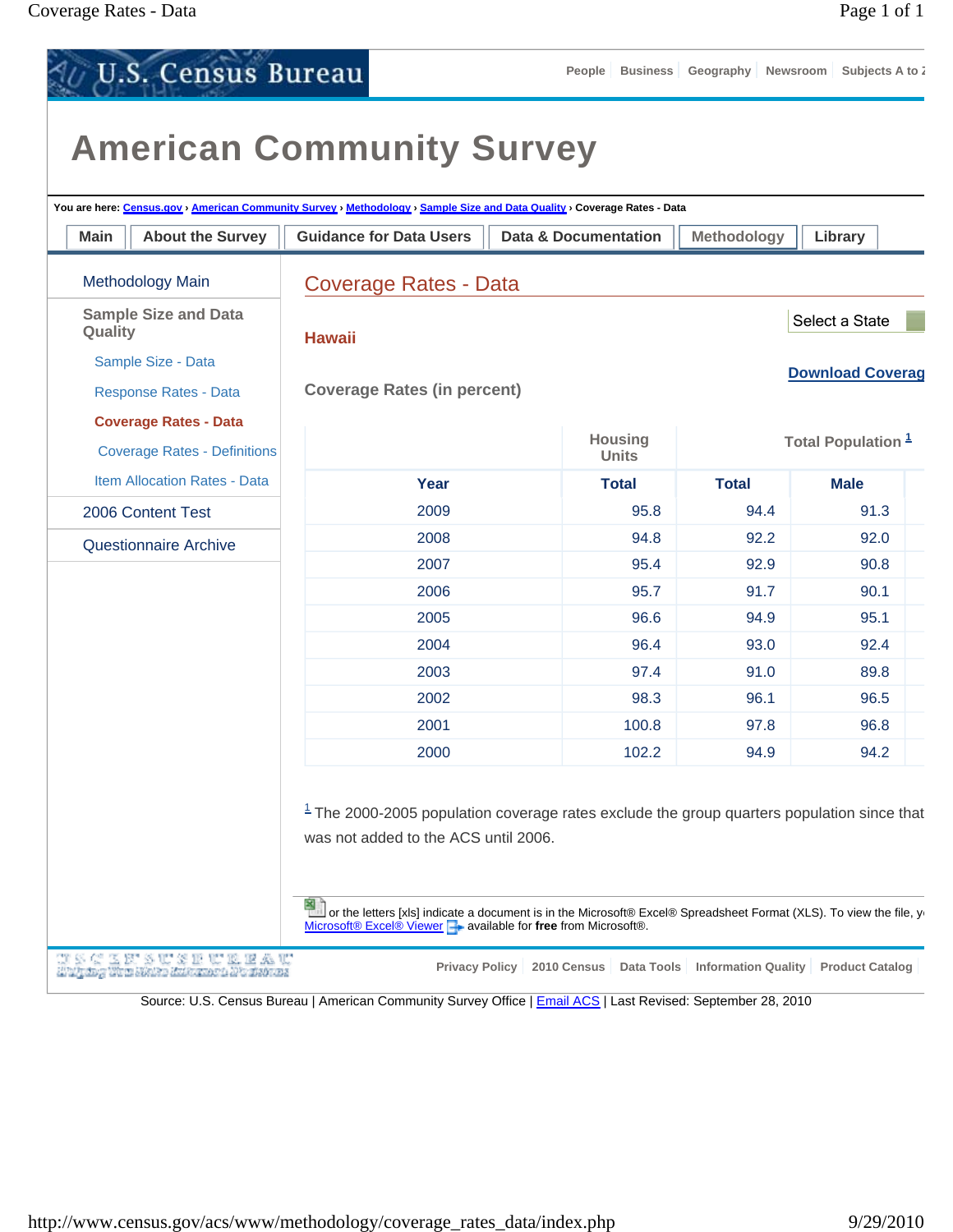U.S. Census Bureau

# **American Community Survey**

| <b>About the Survey</b><br>Main               | <b>Guidance for Data Users</b><br><b>Data &amp; Documentation</b><br><b>Methodology</b><br>Library                |
|-----------------------------------------------|-------------------------------------------------------------------------------------------------------------------|
| <b>Methodology Main</b>                       | <b>Coverage Rates - Definitions</b>                                                                               |
| <b>Sample Size and Data</b><br>Quality        | 1. What is coverage error?                                                                                        |
| Sample Size - Data                            | There are two kinds of coverage error: under-coverage and over-coverage.                                          |
| <b>Response Rates - Data</b>                  | Under-coverage exists when housing units or people do not have a chance of being selecte                          |
| <b>Coverage Rates - Data</b>                  | sample.                                                                                                           |
| <b>Coverage Rates -</b><br><b>Definitions</b> | Over-coverage exists when housing units or people have more than one chance of selectior                          |
| Item Allocation Rates - Data                  | sample, or are included in the sample when they should not have been.                                             |
| 2006 Content Test                             | 2. How does the ACS reduce coverage error?                                                                        |
| <b>Questionnaire Archive</b>                  |                                                                                                                   |
|                                               | The final ACS population estimates are adjusted for coverage error by controlling specific sur                    |
|                                               | estimates to independent population controls by sex, age, race, and Hispanic origin.                              |
|                                               | The final PRCS population estimates are adjusted for coverage error by controlling specific s                     |
|                                               | estimates to independent population control by sex and age.                                                       |
|                                               | The ACS housing unit estimates are adjusted for coverage error by controlling the survey est                      |
|                                               | independent housing unit controls for total housing units. Because of subsequent steps in the                     |
|                                               | weighting process, the final ACS housing unit estimates will not agree with the independent <b>h</b><br>controls. |
|                                               |                                                                                                                   |
|                                               | Refer to Accuracy of the Data to learn more about this weighting procedure.                                       |
|                                               | 3. Why is it important to measure coverage error?                                                                 |
|                                               | If the characteristics of under-covered or over-covered housing units or individuals differ from                  |
|                                               | are selected, the ACS may not provide an accurate picture of the population.                                      |
|                                               | 4. How does the ACS measure coverage error?                                                                       |
|                                               | The Census Bureau calculates coverage rates to measure coverage error in the ACS. The co                          |
|                                               | is the ratio of the ACS population or housing estimate of an area or group to the independent                     |
|                                               | that area or group, times 100.                                                                                    |
|                                               | Coverage rates for the total resident population are calculated by sex at the national, state, a                  |
|                                               | Rico levels, and at the national level only for total Hispanics, and non-Hispanics crossed by t                   |
|                                               | race categories: White, Black, American Indian and Alaska Native, Asian, and Native Hawaiia                       |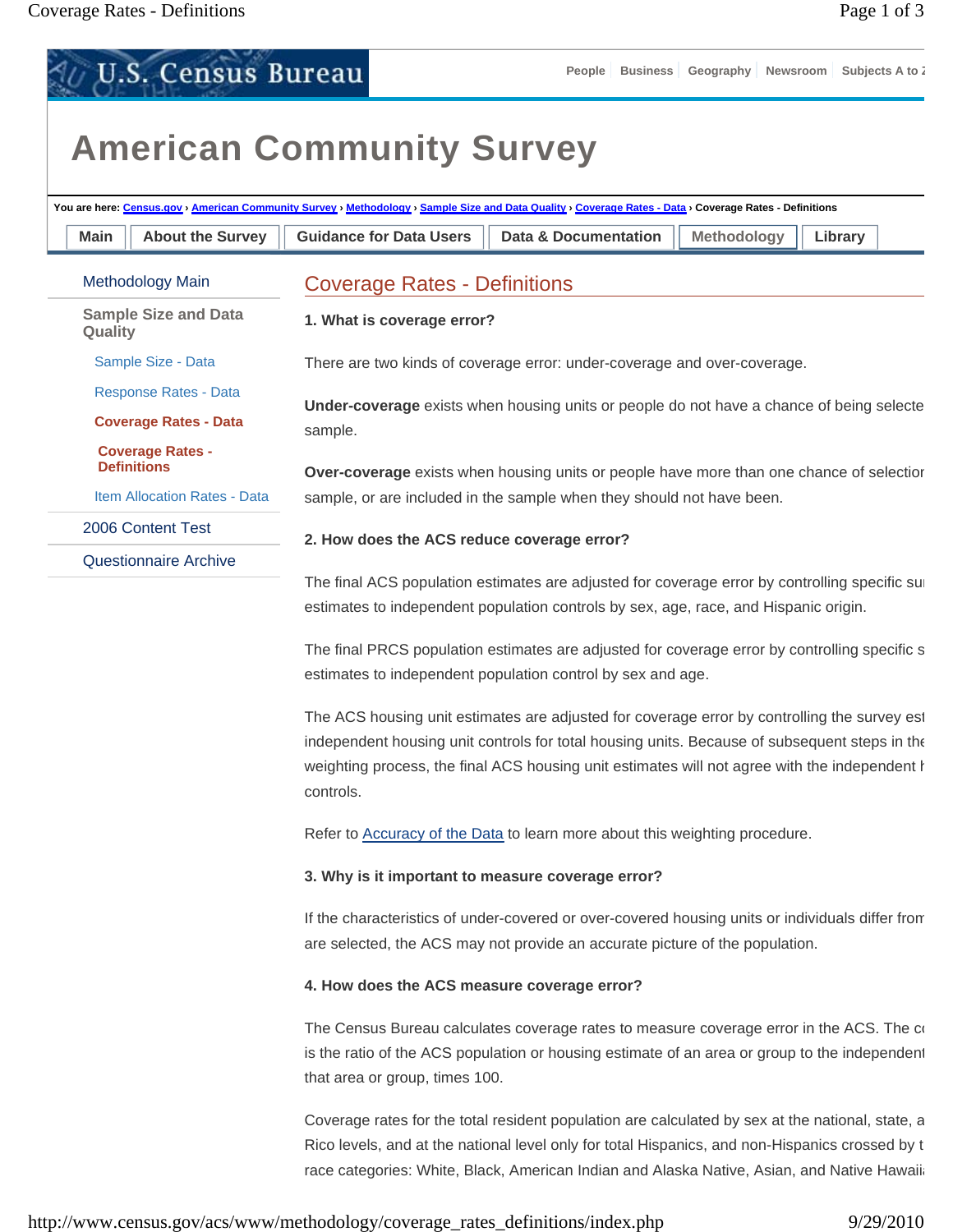|             | <b>U.S. Census Bureau</b>                            |                                                                                                                                                                                           | People                                                                                             | <b>Business</b> |      |                          | Geography Newsroom Subjects A to i |                |  |  |  |
|-------------|------------------------------------------------------|-------------------------------------------------------------------------------------------------------------------------------------------------------------------------------------------|----------------------------------------------------------------------------------------------------|-----------------|------|--------------------------|------------------------------------|----------------|--|--|--|
|             |                                                      | <b>American Community Survey</b>                                                                                                                                                          |                                                                                                    |                 |      |                          |                                    |                |  |  |  |
|             |                                                      | You are here: Census.gov > American Community Survey > Methodology > Sample Size and Data Quality > Item Allocation Rates - Data                                                          |                                                                                                    |                 |      |                          |                                    |                |  |  |  |
| <b>Main</b> | <b>About the Survey</b>                              |                                                                                                                                                                                           | <b>Guidance for Data Users</b><br><b>Data &amp; Documentation</b><br><b>Methodology</b><br>Library |                 |      |                          |                                    |                |  |  |  |
|             | Methodology Main                                     | <b>Item Allocation Rates - Data</b>                                                                                                                                                       |                                                                                                    |                 |      |                          |                                    |                |  |  |  |
| Quality     | <b>Sample Size and Data</b>                          |                                                                                                                                                                                           |                                                                                                    |                 |      |                          | Select a State                     |                |  |  |  |
|             | Sample Size - Data                                   | <b>Hawaii</b>                                                                                                                                                                             |                                                                                                    |                 |      |                          |                                    |                |  |  |  |
|             | <b>Response Rates - Data</b>                         |                                                                                                                                                                                           |                                                                                                    |                 |      |                          | <b>Download Allocatio</b>          |                |  |  |  |
|             | <b>Coverage Rates - Data</b>                         |                                                                                                                                                                                           |                                                                                                    |                 |      |                          |                                    |                |  |  |  |
|             | <b>Item Allocation Rates - Data</b>                  | 2005 through 2009                                                                                                                                                                         | 2000 through 2004                                                                                  |                 |      |                          |                                    |                |  |  |  |
|             | <b>Item Allocation Rates -</b><br><b>Definitions</b> |                                                                                                                                                                                           |                                                                                                    |                 |      |                          |                                    |                |  |  |  |
|             | 2006 Content Test                                    | Housing: Overall   Physical Characteristics   Utilities   Special Programs   Mortgage Items<br><b>Other Financial Characteristics</b>                                                     |                                                                                                    |                 |      |                          |                                    |                |  |  |  |
|             | <b>Questionnaire Archive</b>                         |                                                                                                                                                                                           |                                                                                                    |                 |      |                          |                                    |                |  |  |  |
|             |                                                      | Population: Overall   Basic Demographics   Origin and Language   Education   Mobility a<br>Migration   Health Insurance   Disability   Grandparents and Fertility   Military   Labor Forc |                                                                                                    |                 |      |                          |                                    |                |  |  |  |
|             |                                                      | Journey to Work   Industry and Occupation   Income                                                                                                                                        |                                                                                                    |                 |      |                          |                                    |                |  |  |  |
|             |                                                      |                                                                                                                                                                                           | Item Allocation Rates 2005 through 2009 for Hawaii                                                 |                 |      |                          |                                    |                |  |  |  |
|             |                                                      | <b>Overall</b>                                                                                                                                                                            |                                                                                                    |                 |      | <b>Percent Allocated</b> |                                    |                |  |  |  |
|             |                                                      | <b>Item</b>                                                                                                                                                                               |                                                                                                    | 2009            | 2008 | 2007                     | 2006                               | $\overline{2}$ |  |  |  |
|             |                                                      | Overall housing allocation rate<br>occupied and vacant housing units                                                                                                                      |                                                                                                    | 4.5             | 4.8  | 5.6                      | 5.3                                |                |  |  |  |
|             |                                                      | Overall person allocation rate<br>total population                                                                                                                                        |                                                                                                    | 5.3             | 6.9  | 5.4                      | 4.6                                |                |  |  |  |
|             |                                                      |                                                                                                                                                                                           |                                                                                                    |                 |      |                          | <b>Back to the</b>                 |                |  |  |  |
|             |                                                      | <b>Housing: Physical</b><br><b>Characteristics</b>                                                                                                                                        |                                                                                                    |                 |      | <b>Percent Allocated</b> |                                    |                |  |  |  |
|             |                                                      | <b>Item</b>                                                                                                                                                                               |                                                                                                    | 2009            | 2008 | 2007                     | 2006                               | $\mathbf{2}$   |  |  |  |
|             |                                                      | Vacancy status<br>vacant housing units                                                                                                                                                    |                                                                                                    | 2.1             | 1.1  | 1.2                      | 2.1                                |                |  |  |  |
|             |                                                      | <b>Tenure</b><br>occupied housing units                                                                                                                                                   |                                                                                                    | 0.5             | 0.8  | 0.7                      | 0.7                                |                |  |  |  |
|             |                                                      | Units in structure<br>occupied and vacant housing units                                                                                                                                   |                                                                                                    | 1.8             | 1.7  | 2.1                      | 1.9                                |                |  |  |  |
|             |                                                      | Year moved in<br>occupied housing units                                                                                                                                                   |                                                                                                    | 2.5             | 2.2  | 3.3                      | 3.2                                |                |  |  |  |
|             |                                                      | Month moved in                                                                                                                                                                            |                                                                                                    | 0.5             | 1.2  | 1.0                      | 0.9                                |                |  |  |  |